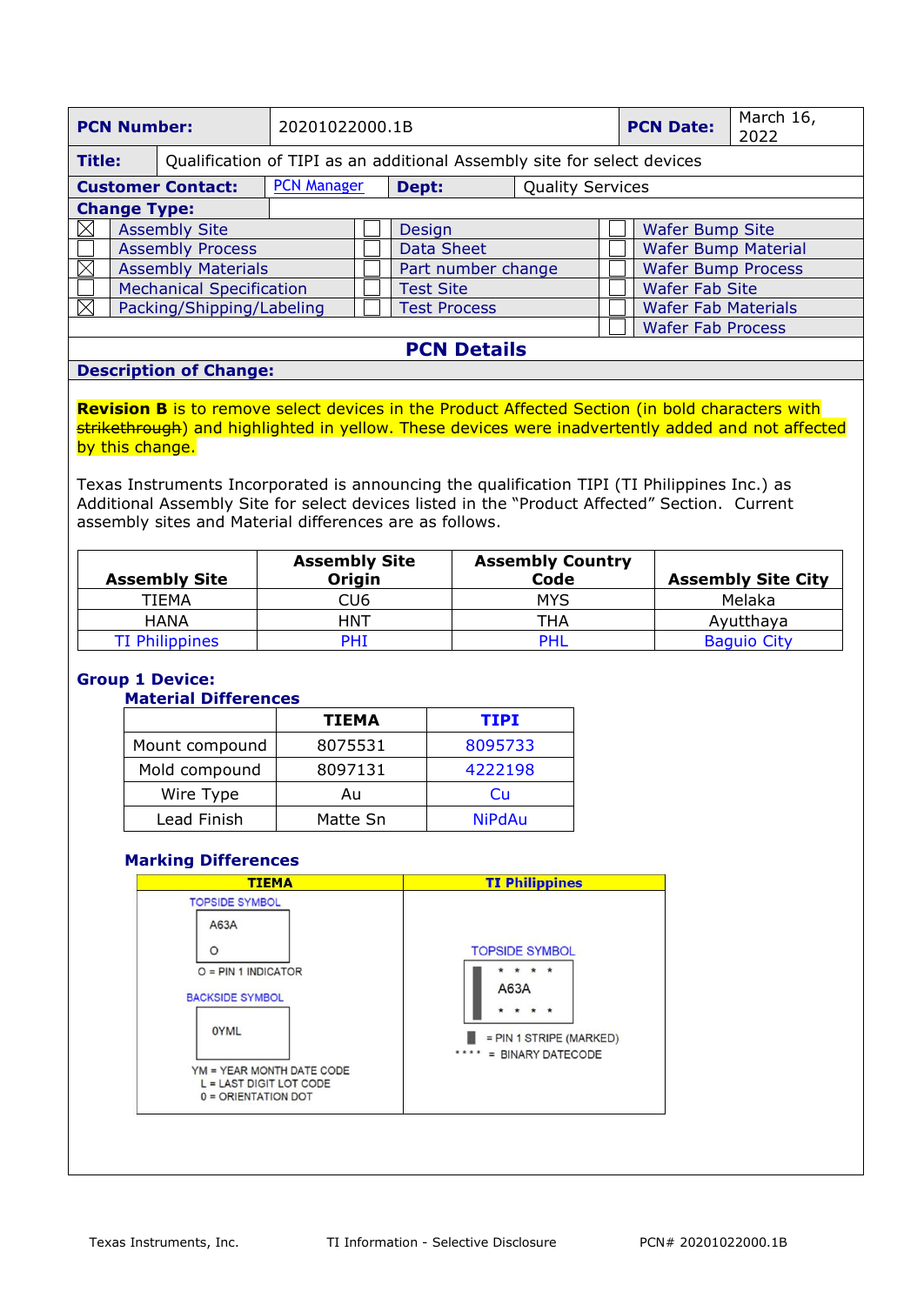|                                                                                                                                                                                                                                                                                                                                                                                                                                                                      | <b>Group 2 Device:</b>                                                                                                                                                                                                                                                                                                                                                                                                                                                               |  |                            |             |  |                                             |  |  |
|----------------------------------------------------------------------------------------------------------------------------------------------------------------------------------------------------------------------------------------------------------------------------------------------------------------------------------------------------------------------------------------------------------------------------------------------------------------------|--------------------------------------------------------------------------------------------------------------------------------------------------------------------------------------------------------------------------------------------------------------------------------------------------------------------------------------------------------------------------------------------------------------------------------------------------------------------------------------|--|----------------------------|-------------|--|---------------------------------------------|--|--|
|                                                                                                                                                                                                                                                                                                                                                                                                                                                                      | <b>Material Differences:</b>                                                                                                                                                                                                                                                                                                                                                                                                                                                         |  | <b>HANA</b>                | <b>TIPI</b> |  |                                             |  |  |
|                                                                                                                                                                                                                                                                                                                                                                                                                                                                      | Mount compound                                                                                                                                                                                                                                                                                                                                                                                                                                                                       |  | 400180                     | 4207123     |  |                                             |  |  |
|                                                                                                                                                                                                                                                                                                                                                                                                                                                                      |                                                                                                                                                                                                                                                                                                                                                                                                                                                                                      |  |                            |             |  |                                             |  |  |
|                                                                                                                                                                                                                                                                                                                                                                                                                                                                      | Mold compound                                                                                                                                                                                                                                                                                                                                                                                                                                                                        |  | 450207                     | 4222198     |  |                                             |  |  |
|                                                                                                                                                                                                                                                                                                                                                                                                                                                                      | Wire Type                                                                                                                                                                                                                                                                                                                                                                                                                                                                            |  | Au                         | Cu          |  |                                             |  |  |
|                                                                                                                                                                                                                                                                                                                                                                                                                                                                      | Lead Finish<br><b>NiPdAu</b><br><b>NiPdAu</b>                                                                                                                                                                                                                                                                                                                                                                                                                                        |  |                            |             |  |                                             |  |  |
|                                                                                                                                                                                                                                                                                                                                                                                                                                                                      | <b>Pin 1 Marking Differences:</b>                                                                                                                                                                                                                                                                                                                                                                                                                                                    |  |                            |             |  |                                             |  |  |
|                                                                                                                                                                                                                                                                                                                                                                                                                                                                      | <b>HANA</b>                                                                                                                                                                                                                                                                                                                                                                                                                                                                          |  |                            |             |  | <b>TI Philippines</b>                       |  |  |
| JA8R<br>0<br>$O = PIN 1 INDICATOR$                                                                                                                                                                                                                                                                                                                                                                                                                                   |                                                                                                                                                                                                                                                                                                                                                                                                                                                                                      |  |                            |             |  | $= PIN 1 STRIPE$<br>**** = BINARY DATE CODE |  |  |
|                                                                                                                                                                                                                                                                                                                                                                                                                                                                      |                                                                                                                                                                                                                                                                                                                                                                                                                                                                                      |  | **** = BINARY DATE CODE    |             |  |                                             |  |  |
| <b>Reason for Change:</b>                                                                                                                                                                                                                                                                                                                                                                                                                                            |                                                                                                                                                                                                                                                                                                                                                                                                                                                                                      |  |                            |             |  |                                             |  |  |
|                                                                                                                                                                                                                                                                                                                                                                                                                                                                      | Continuity of supply.<br>1) To align with world technology trends and use wiring with enhanced mechanical and<br>electrical properties<br>2) Maximize flexibility within our Assembly/Test production sites.<br>3) Cu is easier to obtain and stock                                                                                                                                                                                                                                  |  |                            |             |  |                                             |  |  |
|                                                                                                                                                                                                                                                                                                                                                                                                                                                                      | Anticipated impact on Form, Fit, Function, Quality or Reliability (positive / negative):                                                                                                                                                                                                                                                                                                                                                                                             |  |                            |             |  |                                             |  |  |
| None                                                                                                                                                                                                                                                                                                                                                                                                                                                                 |                                                                                                                                                                                                                                                                                                                                                                                                                                                                                      |  |                            |             |  |                                             |  |  |
|                                                                                                                                                                                                                                                                                                                                                                                                                                                                      | <b>Anticipated impact on Material Declaration</b><br>$\boxtimes$<br>No Impact to the<br>Material Declarations or Product Content reports are driven from<br><b>Material Declaration</b><br>production data and will be available following the production<br>release. Upon production release the revised reports can be<br>obtained from the TI Eco-Info website. There is no impact to the<br>material meeting current regulatory compliance requirements<br>with this PCN change. |  |                            |             |  |                                             |  |  |
|                                                                                                                                                                                                                                                                                                                                                                                                                                                                      | Changes to product identification resulting from this PCN:                                                                                                                                                                                                                                                                                                                                                                                                                           |  |                            |             |  |                                             |  |  |
|                                                                                                                                                                                                                                                                                                                                                                                                                                                                      |                                                                                                                                                                                                                                                                                                                                                                                                                                                                                      |  |                            |             |  |                                             |  |  |
| <b>Assembly Site</b>                                                                                                                                                                                                                                                                                                                                                                                                                                                 |                                                                                                                                                                                                                                                                                                                                                                                                                                                                                      |  |                            |             |  |                                             |  |  |
| <b>TIEMA</b>                                                                                                                                                                                                                                                                                                                                                                                                                                                         |                                                                                                                                                                                                                                                                                                                                                                                                                                                                                      |  | Assembly Site Origin (22L) |             |  | ASO: CU6                                    |  |  |
| <b>HANA</b>                                                                                                                                                                                                                                                                                                                                                                                                                                                          |                                                                                                                                                                                                                                                                                                                                                                                                                                                                                      |  | Assembly Site Origin (22L) |             |  | ASO: HNT                                    |  |  |
| <b>TIPI</b><br>Assembly Site Origin (22L)<br>ASO: PHI                                                                                                                                                                                                                                                                                                                                                                                                                |                                                                                                                                                                                                                                                                                                                                                                                                                                                                                      |  |                            |             |  |                                             |  |  |
| Sample product shipping label (not actual product label)<br><b>FEXAS</b><br>Νф<br>(1P) SN74LS07NSR<br><b>INSTRUMENTS</b><br>G4<br>MADE IN: Malaysia<br>(a) 2000<br>$(D)$ 0336<br>2DC:<br>31T) LOT: 3959047MLA<br>MSL 2 /260C/1 YEAR SEAL DT<br>4W) TKY (1T) 7523483SI2<br>MSL 1 /235C/UNLIM<br>03/29/04<br>P)<br>OPT:<br><b>2P) REV:</b><br>0033317<br>ITEM:<br>39<br>$(21L)$ CCO:USA<br>20L) CSO: SHE<br>$(L)$ TO: 1750<br>LBL: 5A<br>(22L) ASO: MLA (23L) ACO: MYS |                                                                                                                                                                                                                                                                                                                                                                                                                                                                                      |  |                            |             |  |                                             |  |  |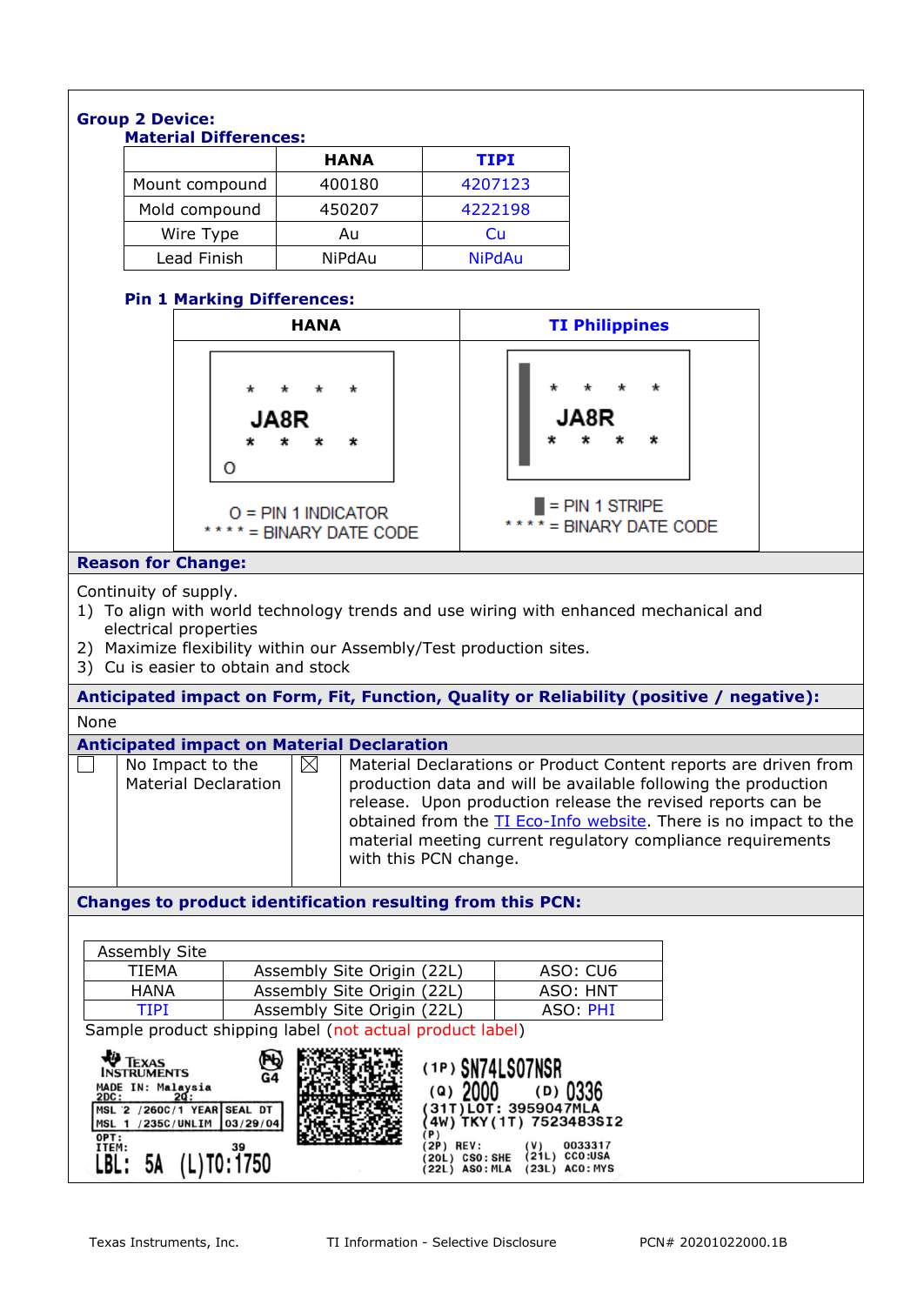| <b>Group 1 Product Affected:</b>           |                             |                                  |                    |                    |                     |  |
|--------------------------------------------|-----------------------------|----------------------------------|--------------------|--------------------|---------------------|--|
| LM321MF/NOPB                               |                             | LP2980IM5-3.0/NOPB               |                    |                    | LP5907MFX-1.2/NOPB  |  |
| LM321MFX/NOPB                              |                             | LP2980IM5-3.3/NOPB               |                    |                    | LP5907MFX-1.5/NOPB  |  |
| LMC7101AIM5/NOPB                           |                             | LP2980IM5-5.0/NOPB               |                    |                    | LP5907MFX-1.8/NOPB  |  |
| LMC7101AIM5X/NOPB                          |                             | LP2980IM5X-3.0/NOPB              |                    |                    | LP5907MFX-2.5/NOPB  |  |
| LMC7101BIM5/NOPB                           |                             | LP2980IM5X-3.3/NOPB              |                    |                    | LP5907MFX-2.8/NOPB  |  |
| LMC7101BIM5X/NOPB                          |                             | LP2980IM5X-5.0/NOPB              |                    |                    | LP5907MFX-2.85/NOPB |  |
| LMC7101BIM5X/S7002311                      |                             | <b>LP2985AIM5-3.3/NOPB</b>       |                    | LP5907MFX-2.9/NOPB |                     |  |
| <b>LP2980AIM5-3.0/NOPB</b>                 |                             | <b>LP2985AIM5-5.0/NOPB</b>       |                    | LP5907MFX-3.0/NOPB |                     |  |
| <b>LP2980AIM5-3.3/NOPB</b>                 |                             | <b>LP2985AIM5X-3.3/NOPB</b>      |                    | LP5907MFX-3.1/NOPB |                     |  |
| <del>LP2980AIM5-3.3/S7002302</del>         |                             | <b>LP2985AIM5X-5.0/NOPB</b>      |                    |                    | LP5907MFX-3.2/NOPB  |  |
| <b>LP2980AIM5-5.0/NOPB</b>                 |                             | LP2985IM5-3.3/NOPB               |                    |                    | LP5907MFX-3.3/NOPB  |  |
|                                            | <b>LP2980AIM5X-3.0/NOPB</b> |                                  | LP2985IM5-5.0/NOPB |                    | LP5907MFX-4.5/NOPB  |  |
| <b>LP2980AIM5X-3.3/NOPB</b>                |                             | LP2985IM5X-3.3/NOPB              |                    |                    |                     |  |
| <b>LP2980AIM5X-5.0/NOPB</b>                |                             | LP2985IM5X-5.0/NOPB              |                    |                    |                     |  |
| <b>Group 2 Product Affected:</b>           |                             |                                  |                    |                    |                     |  |
| <b>TS5A3157DBVR</b><br><b>TS5A3159DBVR</b> |                             | <b>TS5A3159DBVT</b>              |                    |                    |                     |  |
| TS5A3157DBVRG4                             |                             | TS5A3159DBVRG4<br>TS5A3159DBVTG4 |                    |                    |                     |  |

### **Group 1 Qualification Report**

Approve Date 22-Sep-2020

### **Qualification Results**

Data Displayed as: Number of lots / Total sample size / Total failed

| <b>Type</b>     | Test Name /<br><b>Condition</b>                     | <b>Duration</b>                       | <b>Qual Device:</b><br>LM321MFX/NO<br>$P$ $B$ | <b>Qual Device:</b><br>LP2985AIM550<br>$\underline{\mathsf{NO}}$ | Qual<br>Device:<br><b>LP5907MF</b><br><u>X-</u><br><b>4.5/NOPB</b> | <b>QBS Package</b><br>Reference:<br>TLV1805QDBVR<br>$Q_1$ | <b>QBS Package</b><br>Reference:<br><b>TPS2051CDB</b><br>$VR$ | <b>QBS Package</b><br>Reference:<br><b>TPS76933DB</b><br>$VR$ |
|-----------------|-----------------------------------------------------|---------------------------------------|-----------------------------------------------|------------------------------------------------------------------|--------------------------------------------------------------------|-----------------------------------------------------------|---------------------------------------------------------------|---------------------------------------------------------------|
| AC              | Autoclave<br>121C                                   | 96 Hours                              | 3/231/0                                       | 3/231/0                                                          | 3/231/0                                                            | 3/231/0                                                   |                                                               |                                                               |
| ED.             | Electrical<br>Characterizati<br>on, side by<br>side | (per<br>datasheet<br>limits)          | Pass                                          | Pass                                                             | Pass                                                               | Pass                                                      |                                                               |                                                               |
| <b>HAS</b><br>т | Biased HAST,<br>130C/85%RH                          | 192 Hours<br>(for<br>informatio<br>n) |                                               |                                                                  |                                                                    | 3/231/0                                                   |                                                               |                                                               |
| <b>HAS</b><br>т | Biased HAST,<br>130C/85%RH                          | 96 Hours                              |                                               |                                                                  |                                                                    | 3/231/0                                                   |                                                               |                                                               |
| <b>HTO</b>      | Life Test,<br>125C                                  | 1000<br>Hours                         |                                               |                                                                  |                                                                    | 3/231/0                                                   |                                                               |                                                               |
| <b>HTS</b><br>L | <b>High Temp</b><br>Storage Bake<br>150C            | 1000<br>Hours                         |                                               | 3/231/0                                                          |                                                                    |                                                           |                                                               |                                                               |
| <b>HTS</b>      | High Temp<br>Storage Bake<br>175C                   | 1000<br>Hours                         |                                               |                                                                  |                                                                    | 3/231/0                                                   |                                                               |                                                               |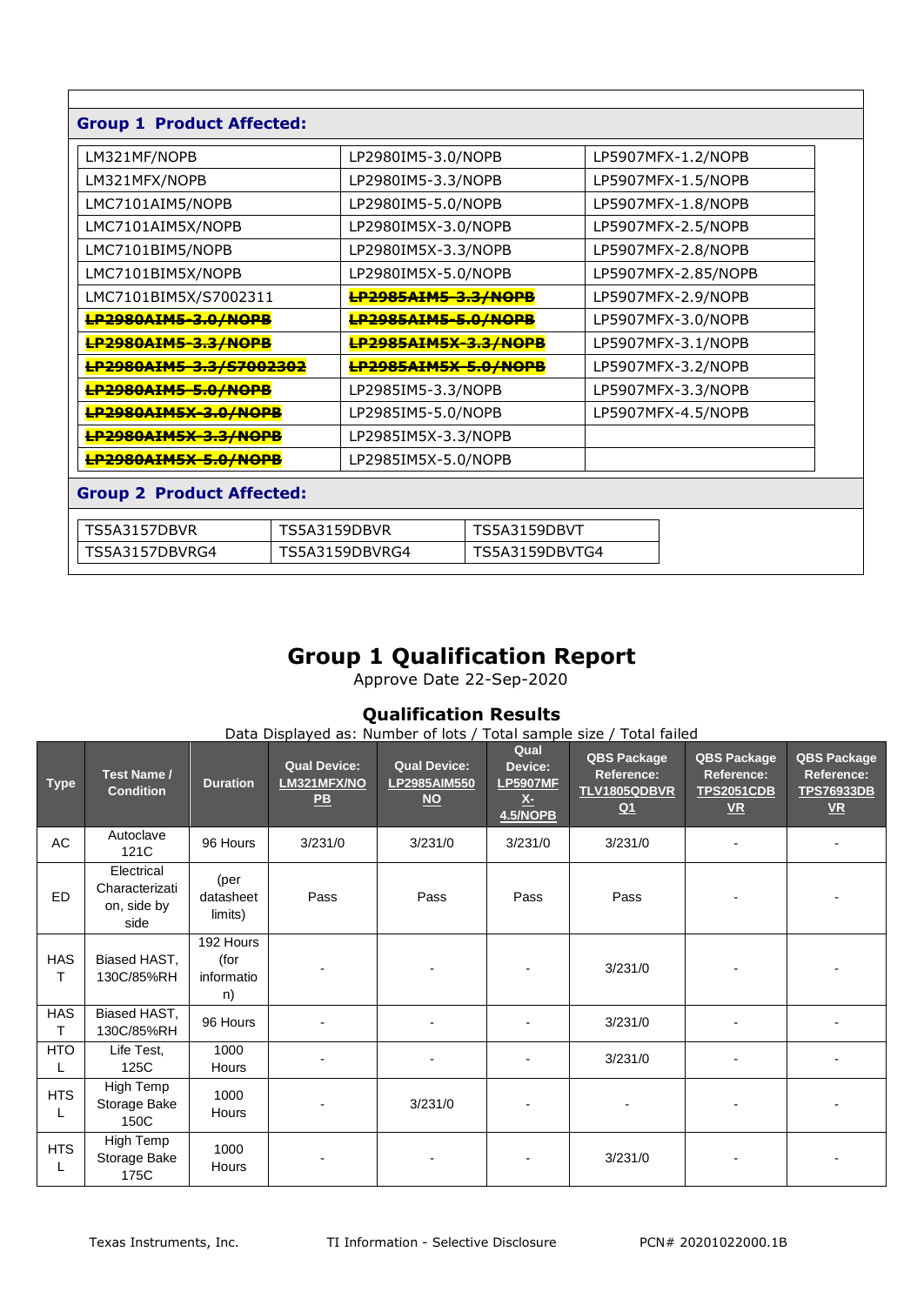| <b>Type</b> | Test Name /<br><b>Condition</b>    | <b>Duration</b> | <b>Qual Device:</b><br>LM321MFX/NO<br>$\overline{PB}$ | <b>Qual Device:</b><br>LP2985AIM550<br>$NO$ | Qual<br>Device:<br><b>LP5907MF</b><br>ŽТ<br>4.5/NOPB | <b>QBS Package</b><br>Reference:<br>TLV1805QDBVR<br><u>Q1</u> | <b>QBS Package</b><br>Reference:<br><b>TPS2051CDB</b><br><u>VR</u> | <b>QBS Package</b><br>Reference:<br><b>TPS76933DB</b><br>$VR$ |
|-------------|------------------------------------|-----------------|-------------------------------------------------------|---------------------------------------------|------------------------------------------------------|---------------------------------------------------------------|--------------------------------------------------------------------|---------------------------------------------------------------|
| <b>SD</b>   | Solderability                      | Pb Free         |                                                       |                                             |                                                      | 1/15/0                                                        | 3/66/0                                                             | 3/66/0                                                        |
| TC.         | Temperature<br>Cycle, -<br>65/150C | 500<br>Cycles   | 3/231/0                                               | 3/231/0                                     | 3/231/0                                              | 3/231/0                                                       | 3/231/0                                                            | 3/231/0                                                       |
| <b>WBP</b>  | <b>Bond Pull</b>                   | Wires           | 3/228/0                                               | 3/228/0                                     | 3/228/0                                              | 3/228/0                                                       | 3/228/0                                                            | 3/228/0                                                       |
| <b>WBS</b>  | <b>Ball Bond</b><br>Shear          | Wires           | 3/228/0                                               | 3/228/0                                     | 3/228/0                                              | 3/228/0                                                       | 3/228/0                                                            | 3/228/0                                                       |

- QBS: Qual By Similarity

- Qual Devices LM321MFX/NOPB, LP5907MFX-4.5/NOPB, LP2985AIM550NO are qualified at LEVEL1-260CG

- Preconditioning was performed for Autoclave, Unbiased HAST, THB/Biased HAST, Temperature Cycle, Thermal Shock, and HTSL, as applicable

- The following are equivalent HTOL options based on an activation energy of 0.7eV : 125C/1k Hours, 140C/480 Hours, 150C/300 Hours, and 155C/240 Hours

- The following are equivalent HTSL options based on an activation energy of 0.7eV : 150C/1k Hours, and 170C/420 **Hours** 

- The following are equivalent Temp Cycle options per JESD47 : -55C/125C/700 Cycles and -65C/150C/500 Cycles Quality and Environmental data is available at TI's external Web site: http://www.ti.com/

Green/Pb-free Status:

Qualified Pb-Free(SMT) and Green

# **Group 2 Qualification Report**

Approve Date 20-Oct-2020

#### **Qualification Results**<br>Pata Pisalayed as: Number of late / Total cample of Data Displayed as: Number of lots / Total sample size / Total failed

| Type        | <b>Test Name / Condition</b> | <b>Duration</b>   | Qual Device:<br><b>TS5A3159DBVR</b> | <b>QBS Package Reference:</b><br><b>TPS76933DBVR</b> |
|-------------|------------------------------|-------------------|-------------------------------------|------------------------------------------------------|
| AC          | Autoclave 121C               | 96 Hours          | 3/231/0                             | 3/231/0                                              |
| <b>HAST</b> | Biased HAST, 130C/85%RH      | 96 Hours          |                                     | 3/231/0                                              |
| <b>HTOL</b> | Life Test, 150C              | 300 Hours         |                                     | 3/230/0                                              |
| <b>HTSL</b> | High Temp Storage Bake 170C  | 420 Hours         | 3/231/0                             | 3/231/0                                              |
| SD.         | Solderability                | 8 Hours Steam Age |                                     | 3/66/0                                               |
| ТC          | Temperature Cycle, -65/150C  | 500 Cycles        | 3/231/0                             | 3/231/0                                              |
| <b>WBP</b>  | <b>Bond Pull</b>             | Wires             | 3/228/0                             | 3/228/0                                              |
| <b>WBS</b>  | <b>Ball Bond Shear</b>       | Wires             | 3/228/0                             | 3/228/0                                              |

- QBS: Qual By Similarity

- Qual Device TS5A3159DBVR is qualified at LEVEL1-260C

- Preconditioning was performed for Autoclave, Unbiased HAST, THB/Biased HAST, Temperature Cycle, Thermal Shock, and HTSL, as applicable

- The following are equivalent HTOL options based on an activation energy of 0.7eV : 125C/1k Hours, 140C/480 Hours, 150C/300 Hours, and 155C/240 Hours

- The following are equivalent HTSL options based on an activation energy of 0.7eV : 150C/1k Hours, and 170C/420 Hours

- The following are equivalent Temp Cycle options per JESD47 : -55C/125C/700 Cycles and -65C/150C/500 Cycles Quality and Environmental data is available at TI's external Web site: http://www.ti.com/

#### **Green/Pb-free Status:**

Qualified Pb-Free(SMT) and Green

For questions regarding this notice, e-mails can be sent to the regional contacts shown below or your local Field Sales Representative.

| <b>Location</b> | E-Mail                         |
|-----------------|--------------------------------|
| <b>USA</b>      | PCNAmericasContact@list.ti.com |
| Europe          | PCNEuropeContact@list.ti.com   |